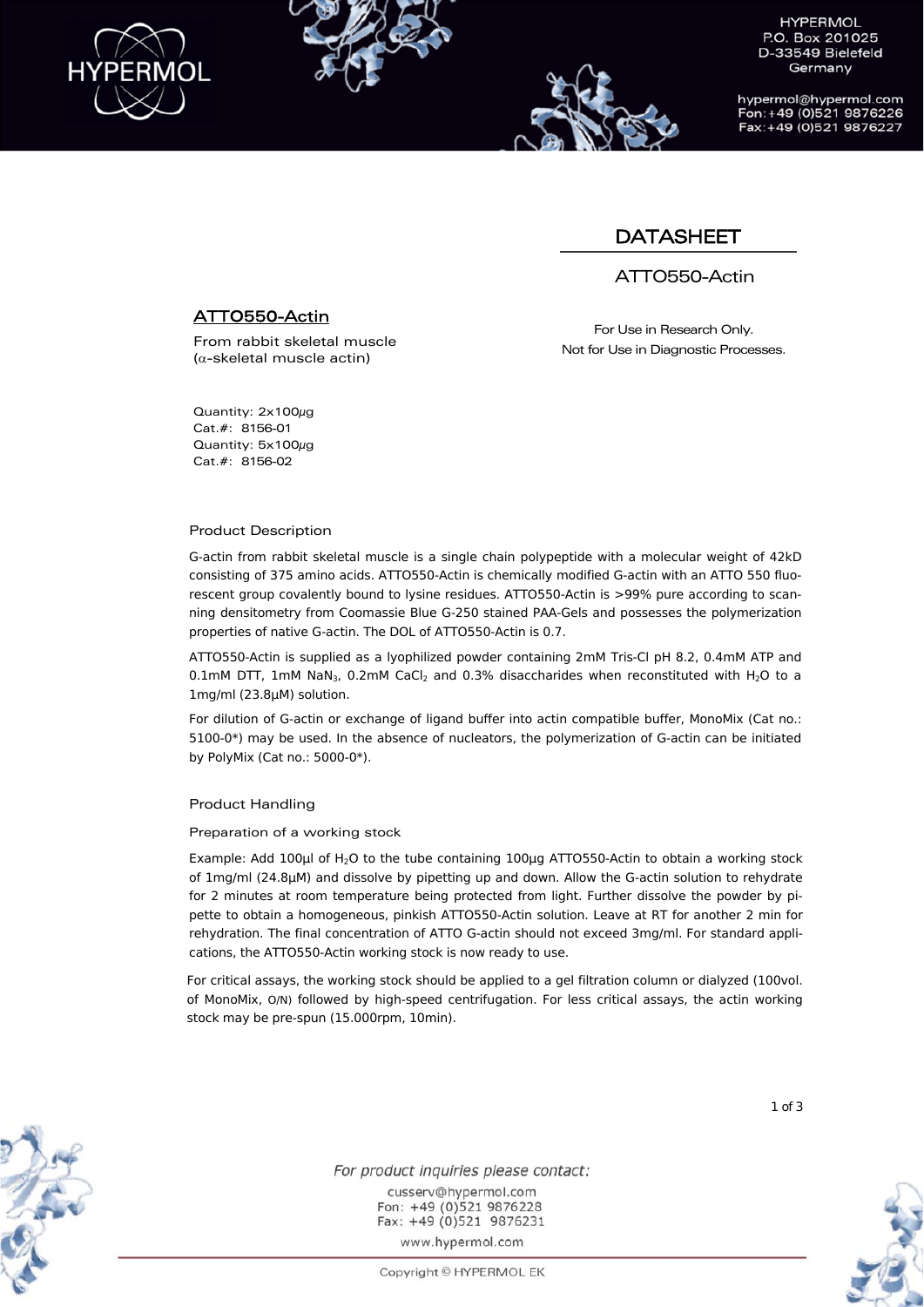

hypermol@hypermol.com Fon: +49 (0)521 9876226 Fax: +49 (0)521 9876227

# **DATASHEET**

ATTO550-Actin

## ATTO550-Actin

From rabbit skeletal muscle  $(\alpha$ -skeletal muscle actin)

For Use in Research Only. Not for Use in Diagnostic Processes.

#### Product Storage and Stability

For best product performance ATTO550-Actin is stored as supplied at –70° until used. Once dissolved ATTO550-Actin is kept on ice and protected from light. Under these conditions the product will be stable in performance for at least 5 days. Avoid refreezing of solubilised ATTO550-Actin.

#### Specifications of ATTO550-Actin

Esterification of  $\alpha$ -skeletal muscle actin with ATTO550 results in a chemically modified G-actin carrying a fluorescent dye with a net electrical charge of +1. While ATTO550-Actin shows the polymerization behavior of native G-actin, possible effects on ligand interactions have to be individually determined by comparing with unconjugated actin. The emission maximum of ATTO550 is at 576nm. An Nd:YAG laser for example, is a suitable light source.

#### Determining the Degree of Labeling (DOL)

#### 1. Protein Concentration

Determination of the protein concentration by UV-VIS of nucleotide binding proteins is affected by the presence of nucleotides in buffer and protein. Nucleotides strongly absorb at 280nm. Minor variations in buffer composition result in erroneous measurements. For a correct UV-VIS measurement actin should be measured at 290nm ( $\epsilon$  =26,600 M<sup>-1</sup>cm<sup>-1</sup>), after exchange of buffer against the reference buffer.

#### 2. Degree of Labelling

The degree of labeling (DOL or dye/protein ratio) is usually determined by absorption spectroscopy making use of the Lambert-Beer law: Absorbance (A) = extinction coefficient  $E$ ) x molar concentration × path length (d). Simply measure the UV-VIS spectrum of the conjugate in solution in a quartz cuvette. Dilute the solution, if necessary to measure within the linear range.

 $DOL = \frac{A_{max} / E_{max}}{A_{max}}$ Aprot / Eprot Amax Eprot  $= \frac{1.48 \times 10^{10}}{20} = 1.48 \times 10^{-10}$  Emax  $\cdot$  CF280) Emax



For product inquiries please contact: cusserv@hypermol.com Fon: +49 (0)521 9876228 Fax: +49 (0)521 9876231 www.hypermol.com

Copyright © HYPERMOL EK